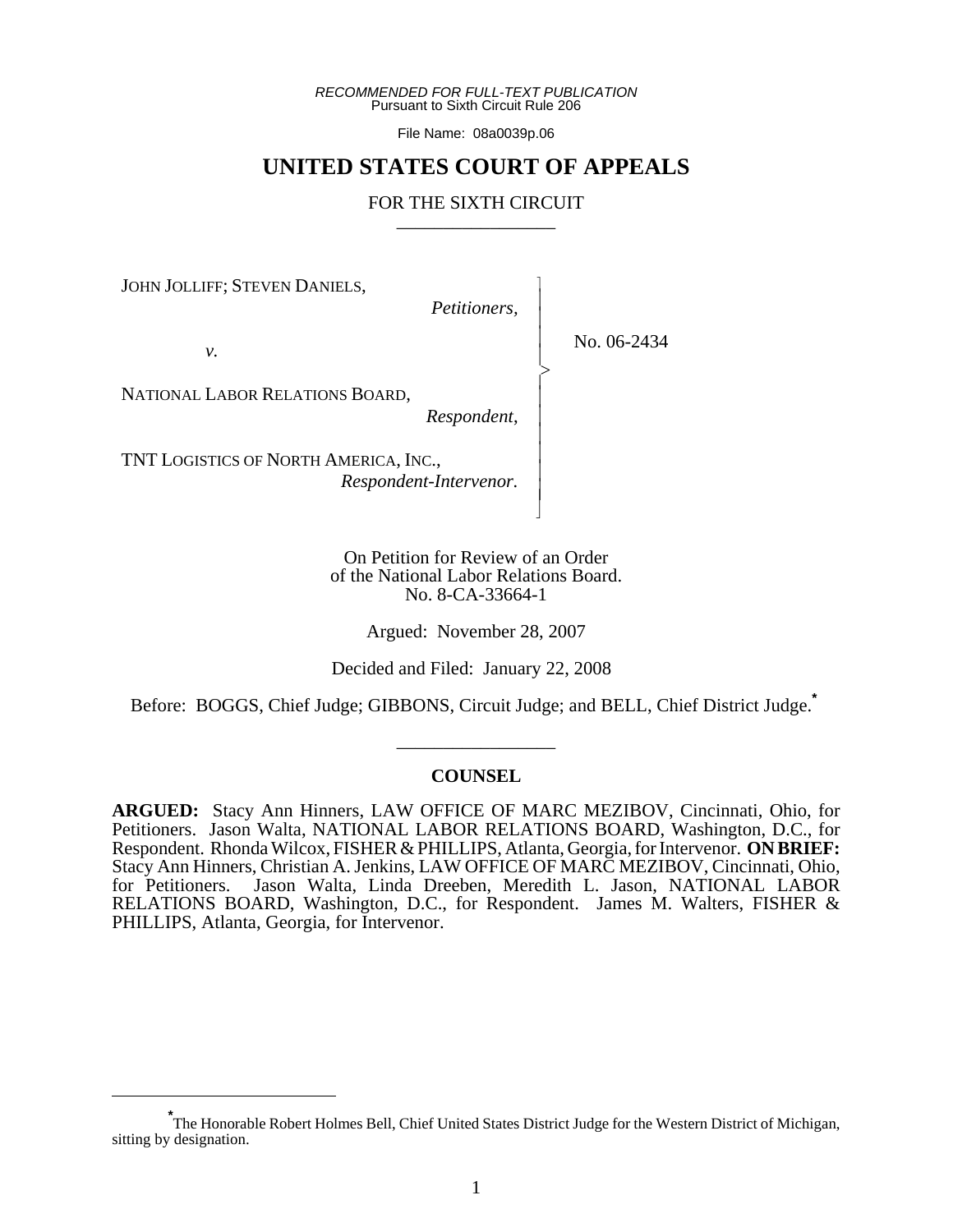# **OPINION \_\_\_\_\_\_\_\_\_\_\_\_\_\_\_\_\_**

**\_\_\_\_\_\_\_\_\_\_\_\_\_\_\_\_\_**

BOGGS, Chief Judge. John Jolliff and Steven Daniels petition for review of the Order of the National Labor Relations Board ("Board") denying their claims arising under § 8(a)(1) of the National Labor Relations Act ("Act"), codified at 29 U.S.C. § 158(a)(1). Administrative Law Judge ("ALJ") William G. Kocol originally found in the employees' favor, holding that the employees had been terminated for engaging in an activity–writing a letter complaining about working conditions–that was protected under the Act. On review, the Board held that the employees' activities were stripped of the Act's protection because the letter contained a false statement made with actual malice. Jolliff and Daniels now petition for review. We grant their petition on the basis that the Board's decision was not supported by substantial evidence and remand the case to the Board.

I

John Jolliff, Steven Daniels, and Emerson Young were truck drivers for TNT Logistics of North America, Inc. ("TNT") at TNT's division at East Liberty, Ohio, until their termination on August 22, 2002. Young had worked as a driver since 1990; during his term of employment he received numerous awards for safe driving and professionalism. Prior to his termination, Young had never been disciplined. Daniels had been a TNT employee since 1994 and Jolliff since 1995; both of these drivers also had received safe driving and performance awards.

In January 2002, Young contacted the United Auto Workers ("UAW") about organizing a union at TNT. UAW officials advised Young to ready those workers who favored a union, but to wait until an organizing campaign at Honda, one of TNT's largest customers, became active. In May 2002, dock workers complained to Young about their working conditions and asked to go forward in the process of obtaining union representation. They also suggested sending a letter to TNT's higher management describing the conditions with which they took issue. Young testified that eighty to ninety employees, about two-thirds of the workers, discussed sending the letter. Because Young had previously contacted the Union, the group agreed to give him their grievances on paper and he would "pick[] from that and put the letter together." Jolliff and Daniels were among the group of workers expressing complaints. Because the workers were afraid of retaliation, the group decided not to sign the letter as individuals.

On August 12, 2002, Young sent the letter to TNT's corporate management in Jacksonville, Florida. He also sent a copy to Honda. The letter, which contains certain grammatical, spelling, and formatting mistakes and irregularities, proceeds as follows:

This letter is being sent to protest the management  $\&$  managers at contracts 006  $\&$ 001. We hope that our management at our home office will get an idea of how we the dock workers and truck drivers at these contracts are being treated  $\&$  do something about it.

Some of the things listed in this letter are just some of the many wrong things we feel are mistreatment & discrimination against our work force here by managers Robert Wheeler and Jeff Basinger.

These are the poorest managers we have had in the history of these two contracts since our beginning in 1989.

Mr. Wheeler is hardly ever here to listen to our problems when we need advise [sic] on problem solving. He has lied to us on various occasions and we do not approve of this and many of his methods. We feel he should be a better leader and manager.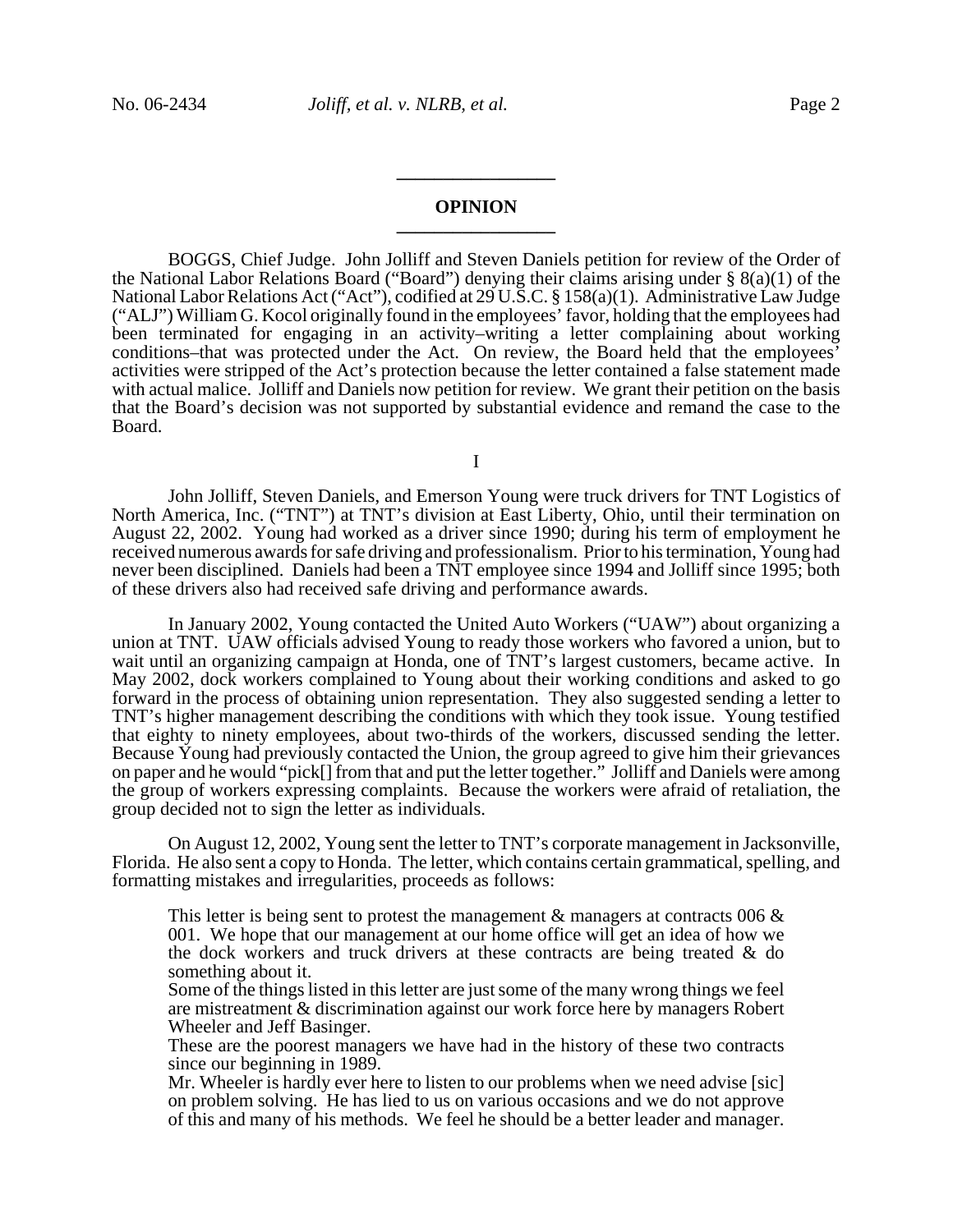We have lost a lot of business under Mr. Wheeler's management. He has done some good things for us, but the loss of business and leadership looms big.

Mr. Basinger came here with what appears to be his own personal gain for himself. He put up a wall to most people–mainly the drivers–under his contract. You do as I say or else.

Well it may be else as most people or drivers don't care for him. He believes he put TNT on the map here, well we know better.

We the dock workers  $\&$  drivers of 006  $\&$  001 are tired of being treated the way these 2 managers are doing us. We want to have a good & decent place to work and have a good relationship with our management here.

We have a list of some of the things that both managers have imposed on both dock workers and drivers and hope you will step in and help us to have harmony again.

### *HEALTH*

We are given points for going to the doctors and or dentist even if we have a written excuse. We thought the company TNT wanted us to take care of our health. Lots of workers are showing up sick  $\&$  then going home and getting  $1/2$  points so they don't get fired. Drivers are driving sick & tired and this is not safe or healthy. People are not taking care of or not given the time to see a dentist, this is totally uncalled for from managers. We bet you people don't have this problem.

### *FUNERALS*

People are given points when they attend family funerals. This is about as low as any company can get. This is dirty period. Any funeral outside of a family is another story–you should or can get a point for that, but not inside your own family.

#### *LOG BOOKS*

Some drivers are being asked to fix their log books to make extra runs. These drivers are being asked by dispatchers and management to do these runs and either fix their log books or turn their heads on it.

Mr. John Cox once said he would not go to jail for fixing log books for anyone. Well Mr. Cox pack your suitcase, it has and is presently being done at 001.

#### *INSURANCE*

Our present insurance is the worst we have ever had and we feel that TNT needs to make a change in that as soon as they can–it is lousy.

These are just a few of the nasty things that are going on at these contracts. We hope TNT will make management changes at these contracts.

We the dock workers  $\&$  drivers feel this needs to happen and the point system modified for health, sickness, & funerals.

We realize that there are some bad apples in every group–but don't punish good workers or their families, and don't let these managers dictate their lives. TNT says they are family oriented-prove it.

We just held the drivers re-bid meeting on the new routes and this is what happened, to not one but several of the drivers. When drivers went to bid on our new runs. Mr.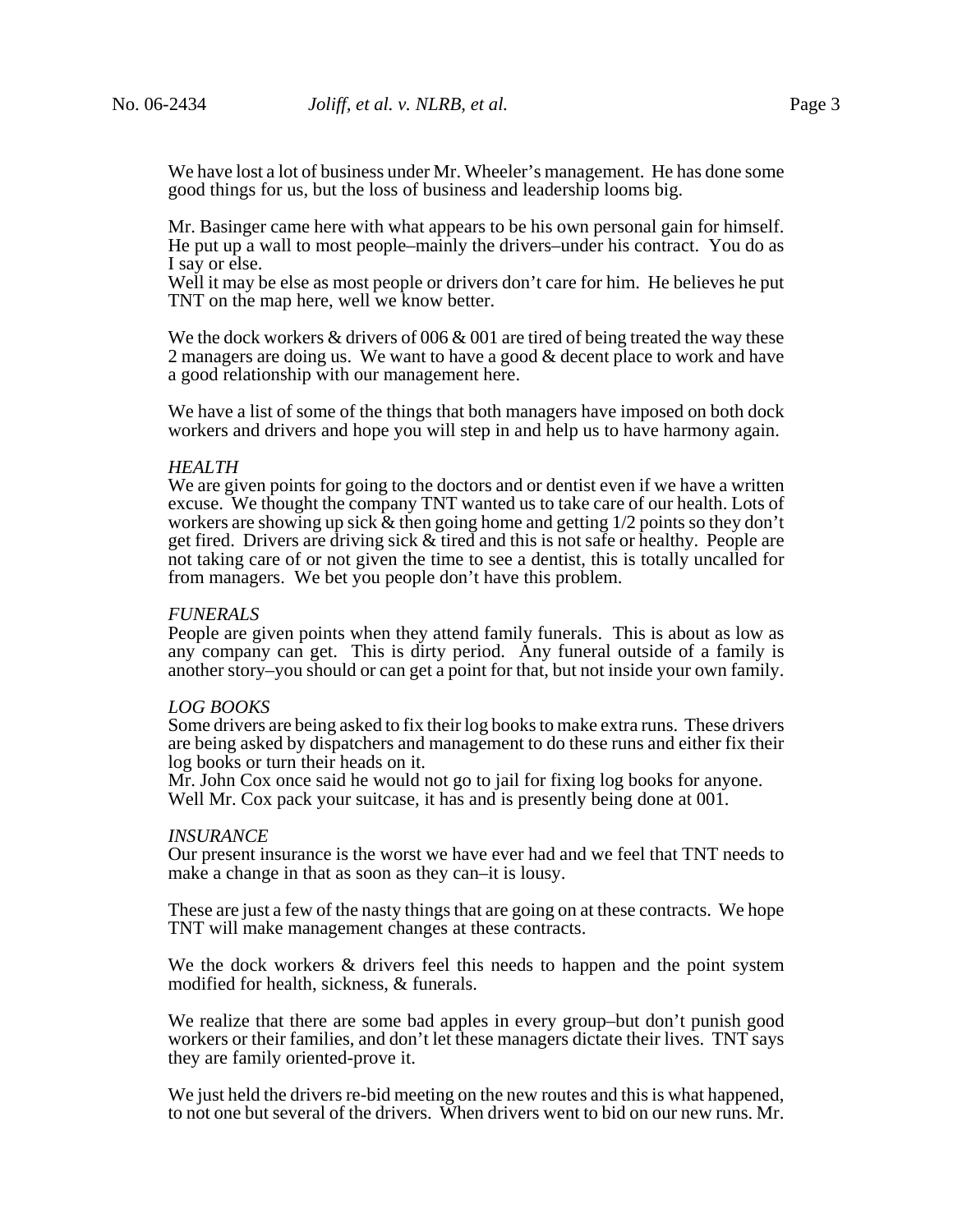Basinger told these drivers these runs were already taken and he had other runs for them.

One driver asked who took the run he wanted and Mr. Basinger did not want to tell him who took it. But then asked again and Mr. Basinger told hm who got it and it turned out to be one of his friends from a previous contract.

Mr. Basinger finally said he was entitled to take the route since he had seniority over his friend.

He in turn did get the route.

That is dirty of Mr. Basinger to keep trying to put his friends & buddies in our jobs. We will not stand for this crap and you can count on that!!

One last thing on Mr. Basinger, a driver accidentally bumped into him in the office & Mr. Basinger told the driver to excuse himself and physically shoved the driver and hurt his shoulder  $\&$  is having trouble with it. We all agreed that the driver should contact his attorney about this matter and take certain action against Mr. Basinger.

No one should have to be treated like this. This man is going to get hurt if he shoves the wrong person and it will be no ones [sic] fault but his own if he gets hurt.

We are 90% of the workers at these two contracts. We are together and have seeked [sic] outside help. We hope we can prevent bringing in or having to be represented by an outside organization. But we will have no choice if this treatment continues.

Remove managers, Wheeler & Basinger. It is not all about money, as it is working conditions such as no heat on the dock in the winters. You put up a new office in Florida–we bet it is heated and cooled both.

We the dock workers and drivers hope you will step in and resolve this matter with the management problem at 006 & 001 East Liberty, Ohio.

We are sending copies of this letter to the following parties:

Dave Kulik, President–TNT Jeff Hurley, V President–TNT John Cox, Safety Department–TNT Scott Johnston, Honda of America

Copies and information to 2 television stations in Columbus Ohio to be aired at a later date if TNT Headquarters does not resolve this situation.

Because no employee wanted to sign individually, the letter indicated that it was sent from the dock workers and drivers at the East Liberty facility.

On August 21, 2002, the District Manager in charge of TNT's Honda operations, Robert Wheeler, called Young into his office. Wheeler asked Young if he had any problems with management; Young replied affirmatively and discussed his concerns about the company's recent route assignments and the disciplinary points assessed against employees. Wheeler told Young that there was nothing he could do about those issues because he had received the orders from "corporate."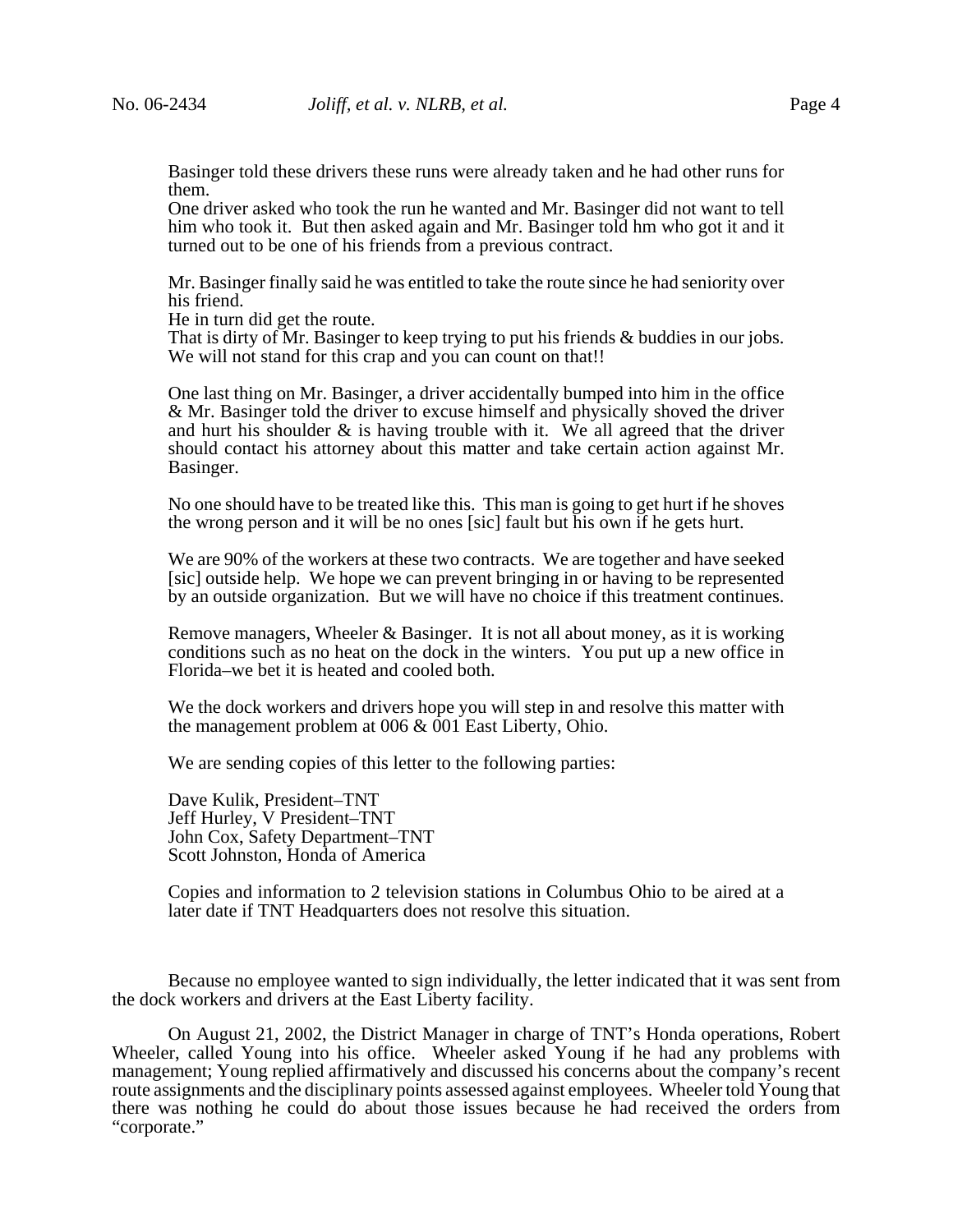The next day, Wheeler summoned Jolliff to his office. Kevin Schafter, a supervisor, was also present. Wheeler stated that a letter had been sent to corporate headquarters and to Honda. Wheeler proceeded to question Jolliff about his involvement with the letter. Jolliff denied that he had any information. Wheeler also questioned him about his grievances against TNT. Jolliff described some of the problems he was having with Basinger. At the end of the meeting Wheeler informed Jolliff that he was being placed on suspension and that, if the investigation cleared Jolliff, then he would be allowed to return to work.

Later that same day, Wheeler called Young back into his office. This time, Basinger and Schafter were also present. The three managers questioned Young about his involvement with the letter. Wheeler told Young that he had brought him into his office to fire him, but that he might be able to save Young's job and give him a short suspension instead if he cooperated. Wheeler then asked him what sort of things the dock workers had been talking about. Young gave a flippant response. Wheeler also asked what good would a union do for Young at this point in his life. When it became clear that Young was not going to reveal any information, Wheeler told him he could clean out his truck and that he was on extended suspension until further notice.

After Young left, Wheeler called Daniels into his office. As with Jolliff and Young, Wheeler questioned Daniels about his involvement in writing and sending the letter. The meeting was less confrontational than the meeting with Young, but the end result was the same. The managers suspended Daniels until the completion of the investigation.

On August 26, 2002, Young, Jolliff, and Daniels were fired. Their termination letters read:

On August 20, 2002 our customer Honda Manufacturing North America received a letter signed by TNT Logistics North America, Drivers and Dock Workers, East Liberty, OH. The letter stated that management was mistreating employees, harassing employees and threatened the Customer (Honda) that if they did not do something they would turn the matter over to the local news stations (our customer is very sensitive to bad media coverage). The letter also directly threatened a Contract manager quote "This man is going to get hurt if he shoves the wrong person and it will be no ones fault but his own if he gets hurt." This letter violates TNT company policy 315-workplace violence. Also, sending a threatening letter of this nature to our customer puts TNT's reputation in a bad light and additionally could lead to a loss of business or failure to get new business and we can not tolerate that by any employee.

Our company has an open door policy and for an employee to send a letter to our customer without contacting local management or Corporate Headquarters to work on their issues is inexcusable. This act cannot and will not be tolerated by TNT North America.

We have it on reliable sources that you had a part in the writing and sending of this letter to our customer. This act jeopardized our entire operation and all employees' livelihood at this location.

As of today August 26, 2002 we are terminating your employment with TNT Logistics North America.

After their termination, Young and Jolliff filed charges of unfair labor practices on September 11, 2002, and November  $\overline{4}$ , 2002, respectively. On January 23, 2003, the Board's General Counsel issued a formal complaint against TNT alleging that TNT violated  $\S(8(a)(1))$  of the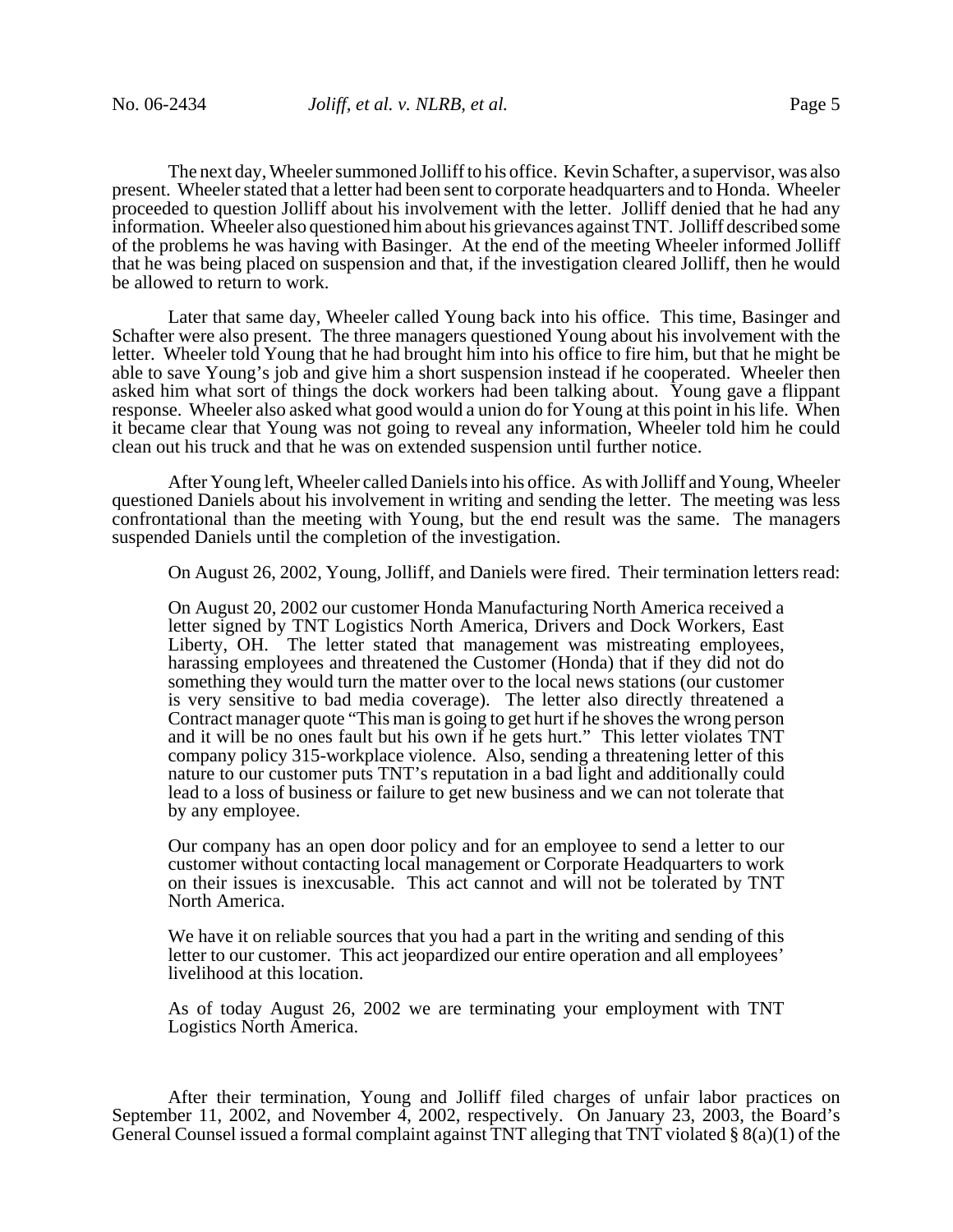Act by: (1) threatening an employee with discharge because of his union activities; (2) inviting an employee to resign because of the employee's union activities; (3) creating the impression that it was engaging in surveillance of the protected concerted activity of its employees; (4) interrogating employees concerning their protected concerted activities; (5) interrogating an employee concerning his union activities; and (6) suspending and then terminating employees John Jolliff, Emerson Young, and Steven Daniels because they engaged in protected concerted activity in the form of a letter that was sent to TNT's corporate management and to a customer.

Though Jolliff and Daniels were parties to the proceedings by virtue of having filed the underlying charges of unfair labor practices, they did not exercise their rights to retain counsel, call witnesses, introduce evidence, make oral arguments, or participate in the hearing other than as witnesses. On May 20, 2003, the General Counsel presented its case against TNT in a one-day evidentiary hearing before ALJ Kocol. During the hearing, Young, Jolliff, and Daniels testified on behalf of the General Counsel's complaint; Wheeler and Basinger testified on behalf of TNT.

On July 16, 2003, the ALJ issued a Decision and Order, finding that TNT engaged in unfair labor practices affecting commerce within the meaning of  $\S$ §  $8(a)(1)$  and  $2(6)-(7)$  of the Act.

On August 25, 2003, TNT filed exceptions with the Board, objecting to the ALJ's decision that the letter constituted "concerted activity protected by the act." The General Counsel filed a brief urging the Board to affirm the ALJ's decision.<sup>1</sup>

On July 24, 2006, more than three years after the ALJ issued his decision, the Board handed down a 2-1 Decision and Order reversing the ALJ and finding that "the employees' activity was not protected and, accordingly . . . that the employees were discharged for cause." J.A. 5; *TNT Logistics North America, Inc., 347 NLRB No. 55, slip op. 1; 2006 NLRB LEXIS 287 at \*8-9 (2006).* Therefore, under  $\S$  10(c) of the Act, 29 U.S.C.  $\S$  160(c), the Board could not uphold the reinstatement of the employees.

The Board focused on the question of whether the letter lost protection because it contained maliciously false or disparaging statements. At issue was the statement concerning the logbooks:

Some drivers are being asked to fix their log books to make extra runs. These drivers are being asked by dispatchers and management to do these runs and either fix their log books or turn their heads on it. Mr. John Cox once said he would not go to jail for fixing log books for anyone. Well Mr. Cox pack your suitcase, it has and is presently being done at 001.

Board Chairman Robert Battista wrote the decision for the majority, which held that the employees' letter-writing was not protected on the grounds that the statement concerning the logbooks was "maliciously false":

We find that the letter lost the protection of the Act because the statements in the letter accusing the Respondent of asking employees to "fix" the logbooks were maliciously false. The evidence supports a finding that the employees made this statement with knowledge of its falsity or at least reckless disregard for its truth. The employees' letter affirmatively represents that management "asked" employees to

**<sup>1</sup>** Although the General Counsel prosecuted the complaint against TNT in the evidentiary hearing and then urged the Board to affirm the ALJ's decision, the Board has delegated to the General Counsel the responsibility to resist petitions for review of Board orders. Thus, there is no contradiction between the General Counsel's position during the first hearing and before the board, and its position before this court.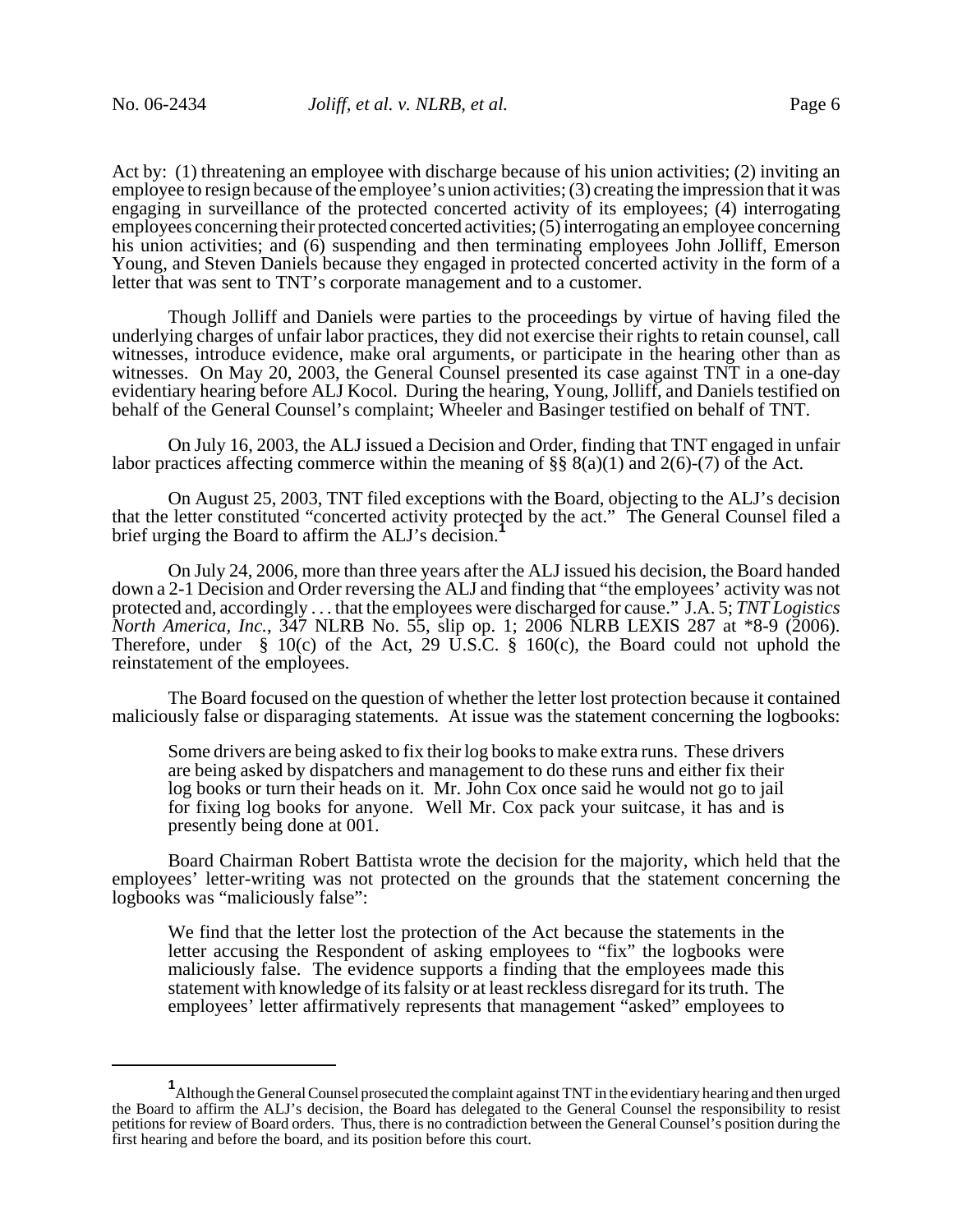"fix" logbooks, but employee Jolliff admitted that management never made such a request, and there was no evidence whatsoever to contradict this explicit admission.

While the Respondent changed the route times, this was hardly a request from management that employees fraudulently record their log book entries, as described by the employees in the letter. Yet, the letter made this factual representation to Respondent's single largest customer. Thus, the letter evinced, at the very least, a reckless disregard for the truth. Further, Jolliff's earlier statement during a safety meeting that management should be "disciplined" suggests that the employees intended to effectuate their desire to "discipline" management by disseminating a damaging and false accusation to a vital customer, one likely to be sensitive to allegations of willful disregard of transportation regulations by its carrier. Thus, contrary to our colleague, we find that this false accusation, in context, was more than mere "exaggeration."

*TNT Logistics North America, Inc.*, 347 NLRB No. 55, slip op. 2.**<sup>2</sup>**

While the board recognized that "only Young drafted the letter," it held that "inasmuch as the letter was unprotected, the concerted activity of [Young, Daniels, and Jolliff] was unprotected. *TNT Logistics North America*, *Inc.*, 347 NLRB. No. 55, slip op. 3 n.5.

The Board vacated the ALJ's order to reinstate Jolliff, Young, and Daniels, but affirmed the ALJ's other findings and holdings and ordered TNT to cease and desist from interfering with employees' union organizing activities. Peter C. Schaumber, the second Board member, concurred in part, writing separately to note that he would have held that the letter lost protection not only because it was maliciously false but also because it was disparaging. The third Board member, Dennis P. Walsh, dissented on the grounds that the statement concerning the logbooks was "at most . . . an exaggeration" and "hardly . . . deliberately or recklessly false." J.A. 9, *TNT Logistics North America*, *Inc.*, 347 NLRB No. 55, slip op. 5.

Following the Board's decision, Jolliff and Daniels petitioned this court for review of the decision. Young did not appeal. TNT intervened in support of the Board's request to deny the petition for review.

II

We must uphold the Board's findings of fact when "substantial evidence" in the record supports its findings. 29 U.S.C. § 160(e) ("The findings of the Board with respect to questions of fact if supported by substantial evidence on the record considered as a whole shall be conclusive."); *see also NLRB v. Brown-Graves Lumber Co.*, 949 F.2d 194, 196 (6th Cir. 1991) ("We uphold the Board's findings of fact where 'substantial evidence' in the record supports the Board's findings." (citation omitted)). "Substantial evidence is more than a mere scintilla. It means such relevant evidence as a reasonable mind might accept as adequate to support a conclusion." *Consol. Edison Co. v. NLRB*, 305 U.S. 197, 229 (1938).

**<sup>2</sup>** In April 2002, the managers held a safety meeting during which Jolliff raised his concerns about the process of bidding for new routes. Jolliff suggested that management "ought to be disciplined . . . if they weren't going to get us routes." J.A. 160. The Board's interpretation of this comment was unreasonable given the context in which the statement was made. During his cross-examination Jolliff clarifies that wanted to know why the management was not being disciplined, presumably by Corporate headquarters, for *losing business*. An expanded discussion of this exchange is provided *infra* at Part III.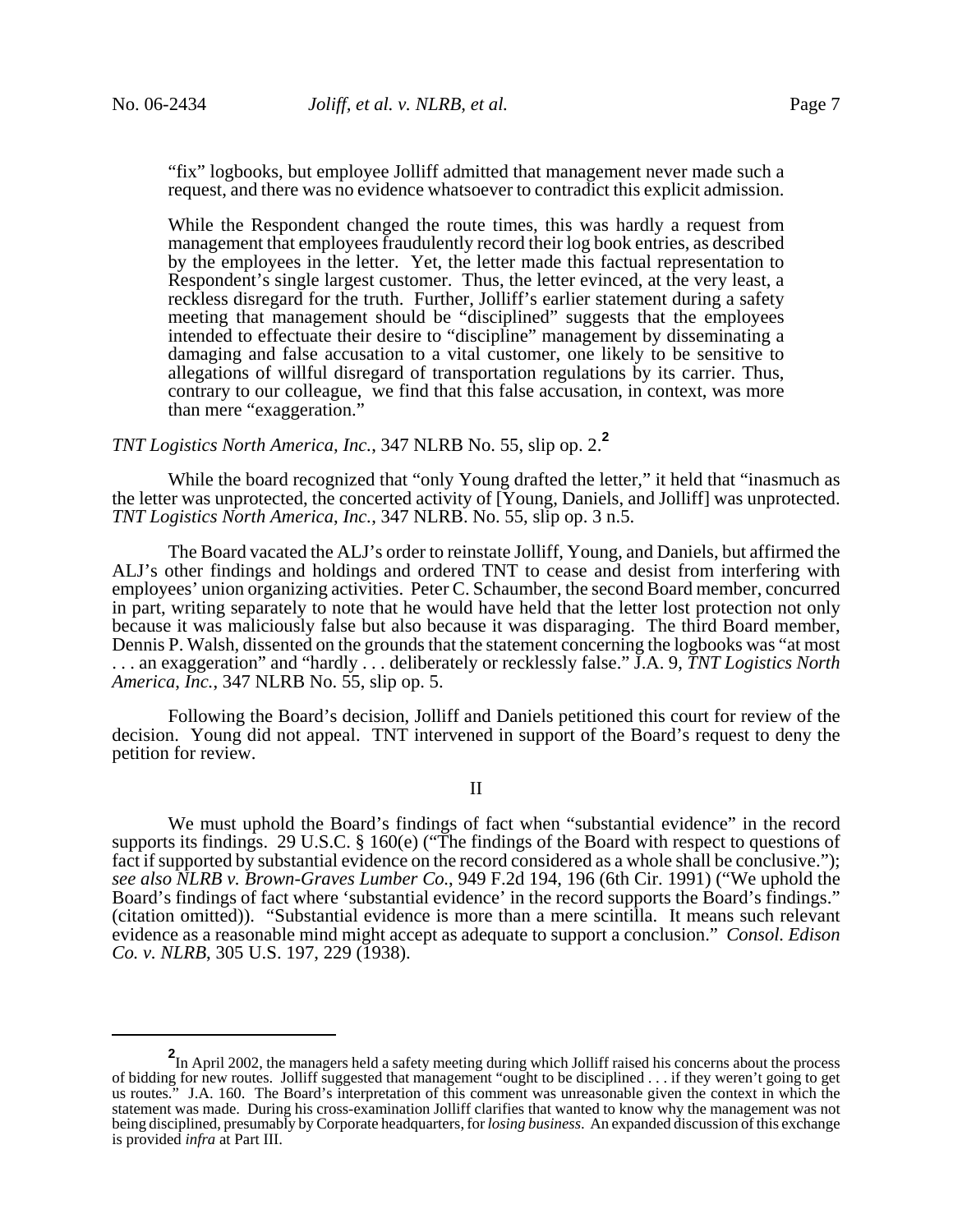A reviewing court cannot engage in *de novo* review of the record. *Vencare Ancillary Servs. v. NLRB*, 352 F.3d 318, 321 (6th Cir. 2003) (citing *Universal Camera Corp. v. NLRB*, 340 U.S. 474, 477 (1951)). Nevertheless, it must consider the whole record and "take into account whatever in the record fairly detracts" from the weight of the evidence. *Universal Camera*, 340 U.S. at 488. "[T]he evidence supporting a Board conclusion may be less substantial when an examiner, such as an administrative law judge, has drawn conclusions different from the Board's than when the examiner has reached the same conclusion." *Litton Microwave Cooking Prods. Div., Litton Sys., Inc. v. NLRB*, 868 F.2d 854, 857 (6th Cir. 1989) (citing *Universal Camera*, 340 U.S. at 496). "The Board is free to find facts and draw inferences different from those of the ALJ but the reviewing court has an obligation to examine more carefully the evidence in cases where a conflict exists." *Pease Co. v. NLRB*, 666 F.2d 1044, 1047-48 (6th Cir. 1981) (citing *Larand Leisurelies, Inc. v. NLRB*, 523 F.2d 814, 820 (6th Cir. 1975)). When a case turns on witness credibility, we will not normally disturb the "assessments of the Board or an administrative law judge, 'who has observed the demeanor of the witnesses.'" *Litton Microwave Cooking Prods.*, 868 F.2d at 857 (quoting *NLRB v. Baja's Place*, 733 F.2d 416, 421 (6th Cir. 1984)).

In addition to the obligation imposed by the existence of a conflict between the ALJ's and Board's decisions, this court has a second obligation to make an independent review of the record when a case involves protected speech. The Supreme Court in *Letter Carriers v. Austin*, 418 U.S. 264 (1974), wrote:

The Court has often recognized that in cases involving free expression we have the obligation, not only to formulate principles capable of general application, but also to review the facts to insure that the speech involved is not protected under federal law. We must make an independent examination of the whole record so as to assure ourselves that the judgment does not constitute a forbidden intrusion on the field of free expression.

While this duty has been most often recognized in the context of claims that the expression involved was entitled to First Amendment protection, the same obligation exists in cases involving speech claimed to be protected under the federal labor laws.

*Id.* at 282.

# III

Jolliff and Daniels argue that (1) the logbooks statement was mere hyperbole and not capable of carrying a defamatory meaning; (2) even if the statement were construed literally, the Board did not have substantial evidence to conclude that it was made with actual malice; and (3) holding Jolliff and Daniels responsible for an allegedly false statement that they themselves did not make would have a chilling effect and would undermine the public policy promoting free and open debate in the context of labor disputes. We address the first two arguments and find that while the statement was capable of carrying a defamatory meaning, there was not substantial evidence of actual malice. Because we reverse the Board on this ground, we do not address Jolliff's and Daniels's chillingeffects argument.

# **A. Prima facie protection for communications to third parties**

Section 8(a)(1) of the Act provides: "It shall be an unfair labor practice for an employer to interfere with, restrain, or coerce employees in the exercise of the rights guaranteed in § 7 [codified at 29 U.S.C. § 157]." 29 U.S.C. § 158. Section 7 in turn provides that:

Employees shall have the right to self-organization, to form, join, or assist labor organizations, to bargain collectively through representatives of their own choosing,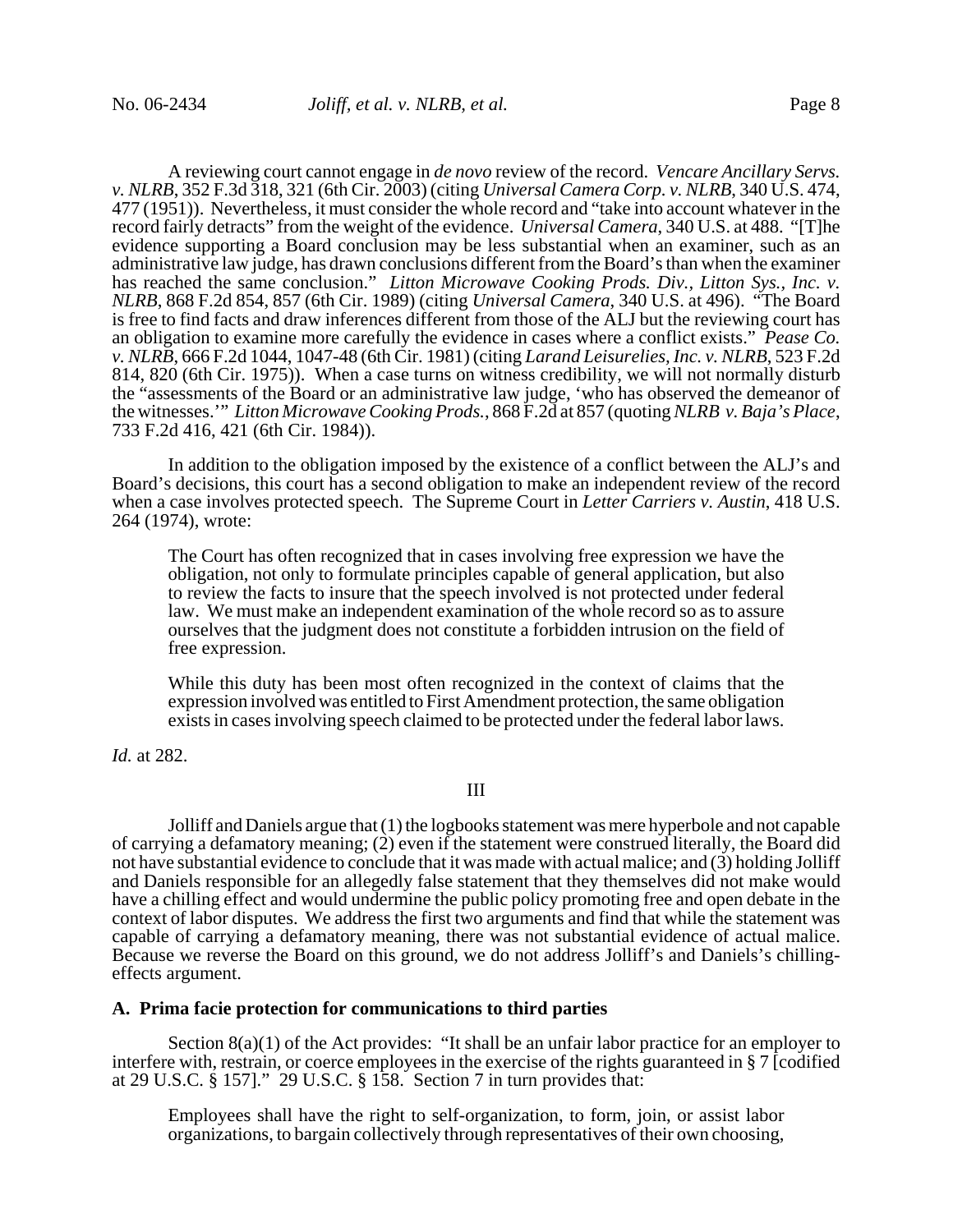and to engage in other concerted activities for the purpose of collective bargaining or other mutual aid or protection, and shall also have the right to refrain from any or all of such activities except to the extent that such right may be affected by an agreement requiring membership in a labor organization as a condition of employment as authorized in  $\S 8(a)(3)$  [29 U.S.C.  $\S 158(a)(3)$ ].

# 29 U.S.C. § 157.

The Supreme Court in *Eastex, Inc. v. NLRB*, 437 U.S. 556 (1978), held that the "mutual aid or protection" clause of § 7 protects employees who "seek to improve terms and conditions of employment or otherwise improve their lot as employees through channels outside the immediate employee-employer relationship." *Id.* at 565. The Court acknowledged that to hold otherwise:

would leave employees open to retaliation for much legitimate activity that could improve their lot as employees. As this could 'frustrate the policy of the Act to protect the right of workers to act together to better their working conditions,' we do not think that Congress could have intended the protection of § 7 to be as narrow as [to exclude protection outside the employer-employee context].

*Id.* at 566-67 (quoting *NLRB v. Washington Aluminum Co.*, 370 U.S. 9, 14 (1962)).

Our circuit has explicitly held that "[e]mployees have the right to engage in concerted communications with third parties regarding legitimate employee concerns, such as terms and conditions of employment and grievances." *Compuware Corp. v. NLRB*, 134 F.3d 1285, 1291 (6th Cir.), *cert. denied*, 523 U.S. 1123 (1998). Third parties can include the employer's clients or customers. *Ibid.*; *see also Handicabs, Inc. v. NLRB*, 95 F.3d 681 (8th Cir. 1996) (holding that a company policy violated the Act by prohibiting employees from discussing employment conditions with the company's clients.).

### **B. Loss of protection due to actual malice**

"An employee's appeal to a third party or . . . a client only loses its protected status if the appeal does not relate to the labor practices of the employer or [is] maliciously false." *Compuware Corp.*, 134 F.3d at 1291*.* In *Linn v. United Plant Guard Workers*, 383 U.S. 53 (1966), the Supreme Court emphasized Congress's intent "to encourage free debate on issues dividing labor and management," noting that "cases involving speech are to be considered 'against the background of a profound . . . commitment to the principle that debate . . . should be uninhibited, robust, and wide-open, and that it may well include vehement, caustic, and sometimes unpleasantly sharp attacks.'" *Id*. at 62 (quoting *New York Times Co. v. Sullivan*, 376 U.S. 254, 270 (1964)). Nevertheless, the Court also recognized that protection should not be extended to deliberately or recklessly false statements:

"[T]he most repulsive speech enjoys immunity provided it falls short of a deliberate or reckless untruth. But it must be emphasized that malicious libel enjoys no constitutional protection in any context. After all, the labor movement has grown up and must assume ordinary responsibilities. The malicious utterance of defamatory statements in any form cannot be condoned, and unions should adopt procedures calculated to prevent such abuses.

# *Id.* at 63.

In *Letter Carriers*, the Court reaffirmed the standard to be applied in deciding whether falsity stripped a statement of the Act's protection: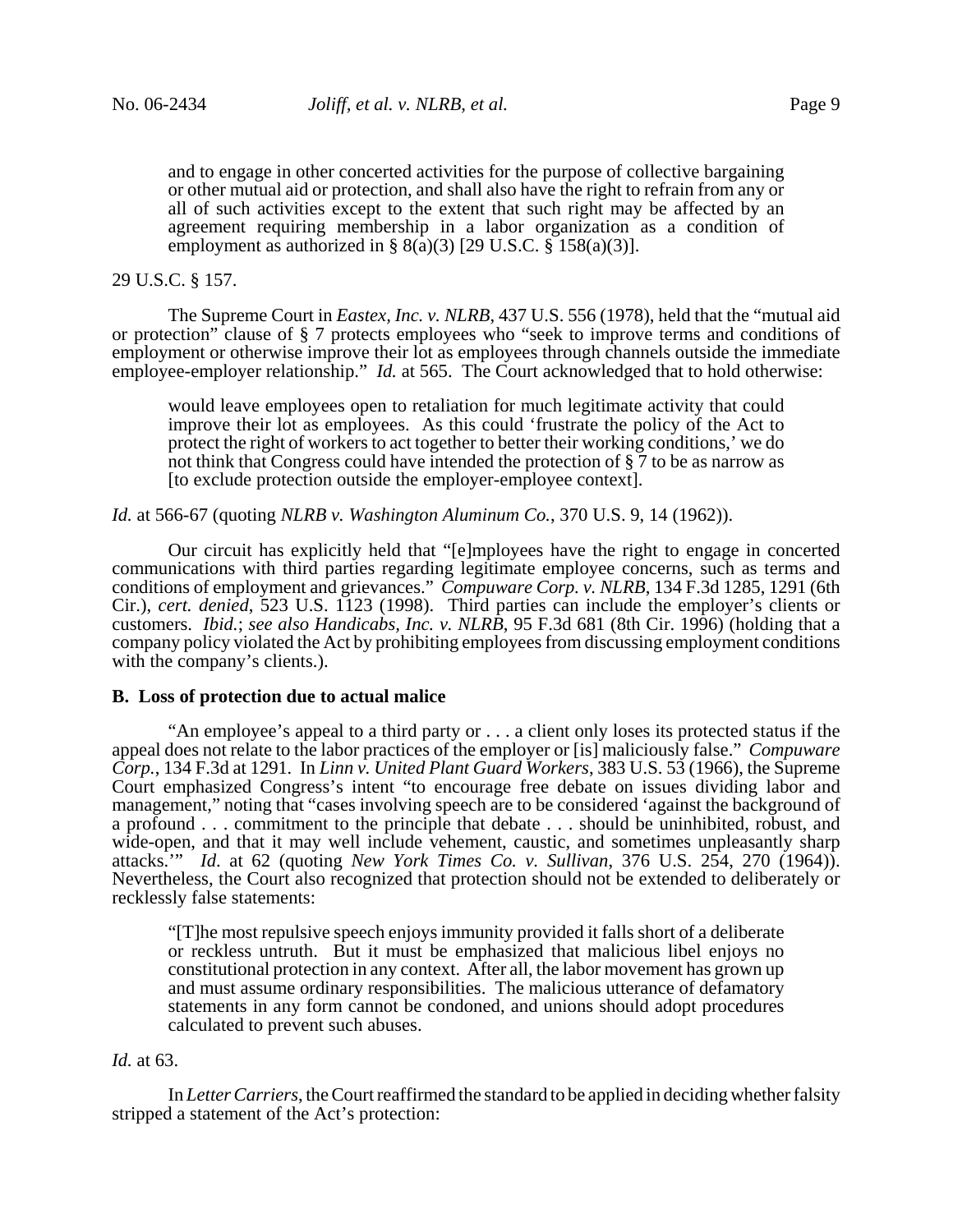The *Linn* Court explicitly adopted the standards of *New York Times Co. v. Sullivan*, 376 U.S. 254 (1964), and the heart of the *New York Times* test is the requirement that recovery can be permitted only if the defamatory publication was made "with knowledge that it was false or with reckless disregard of whether it was false or not." *Id.* at 280.

# *Letter Carriers*, 418 U.S. at 281.

In addition to the "actual malice" standard of *Sullivan*, other aspects of defamation law have been imported into the analysis of whether a statement is protected under the Act. These include the fact-opinion distinction and the fact-hyperbole distinction:

Moreover, expressions of opinion, though false, and couched in very strong language, are not to be treated as falsifications of facts. [*Letter Carriers*, 418 U.S. at 284] Likewise, the use of hyperbole which would not be treated by a hearer or reader as intended to be literally believed is not actionable. *Id.* This court has held highly offensive language protected by § 7 of the Act, where it is clearly used in a rhetorical rather than a literal sense. *NLRB v. Container Corp. of America*, 649 F.2d 1213 (6th Cir. 1981) (per curiam).

*Davis Co. v. United Furniture Workers*, 674 F.2d 557, 562 (6th Cir. 1982).

Thus, there is a two-part inquiry for determining whether the contested logbooks statement loses the Act's protection. First, the Board must determine whether the logbooks statement was false within the context of defamation law, meaning that the statement was capable of a defamatory meaning (as opposed to being pure opinion, hyperbole, or rhetorical exaggeration) and that it was actually false. Second, if the statement was false in the context of defamation law, then the Board must ask whether it was made with actual malice.

### **C. Falsity**

 In *Milkovich v. Lorain Journal Co.*, 497 U.S. 1 (1990), the Supreme Court declined to create a specific exception to defamation claims for statements of opinion. It reasoned that such an exception was unnecessary because the *Bresler-Letter Carriers-Falwell* line of cases "provides protection for statements that cannot 'reasonably [be] interpreted as stating actual facts' about an individual." *Milkovich*, 497 U.S. at 20 (quoting *Hustler Magazine v. Falwell*, 485 U.S. 46, 50 (1988)). The Court further affirmed that "rhetorical hyperbole, a vigorous epithet" and "loose, figurative, or hyperbolic language" merit protection. *Id.* at 17, 21.

### *1. Capable of Defamatory Meaning*

Whether a communication is capable of bearing a particular meaning is a question of law. *Clark v. American Broadcasting Cos*., 684 F.2d 1208, 1213 (6th Cir. 1982). In *Milkovich*, the Supreme Court did not explicitly detail a test. Rather, the Court affirmed that "a statement of opinion relating to matters of public concern which does not contain a provably false factual connotation will receive full constitutional protection" and that "statements that cannot 'reasonably [be] interpreted as stating actual facts,'" are not actionable. *Milkovich*, 497 U.S. at 20 (citing *Falwell*, 485 U.S. at 50). The Court then relied on the "general tenor" of the context in which the statement was made in determining whether it was "sort of loose, figurative, or hyperbolic language which would negate the impression that the writer was seriously maintaining that petitioner committed the crime of perjury." *Ibid.*

Our circuit has had few occasions to apply *Milkovich*'s distinction between statements capable of a defamatory meaning and protected hyperbole. In *Compuware Corp. v. Moody's*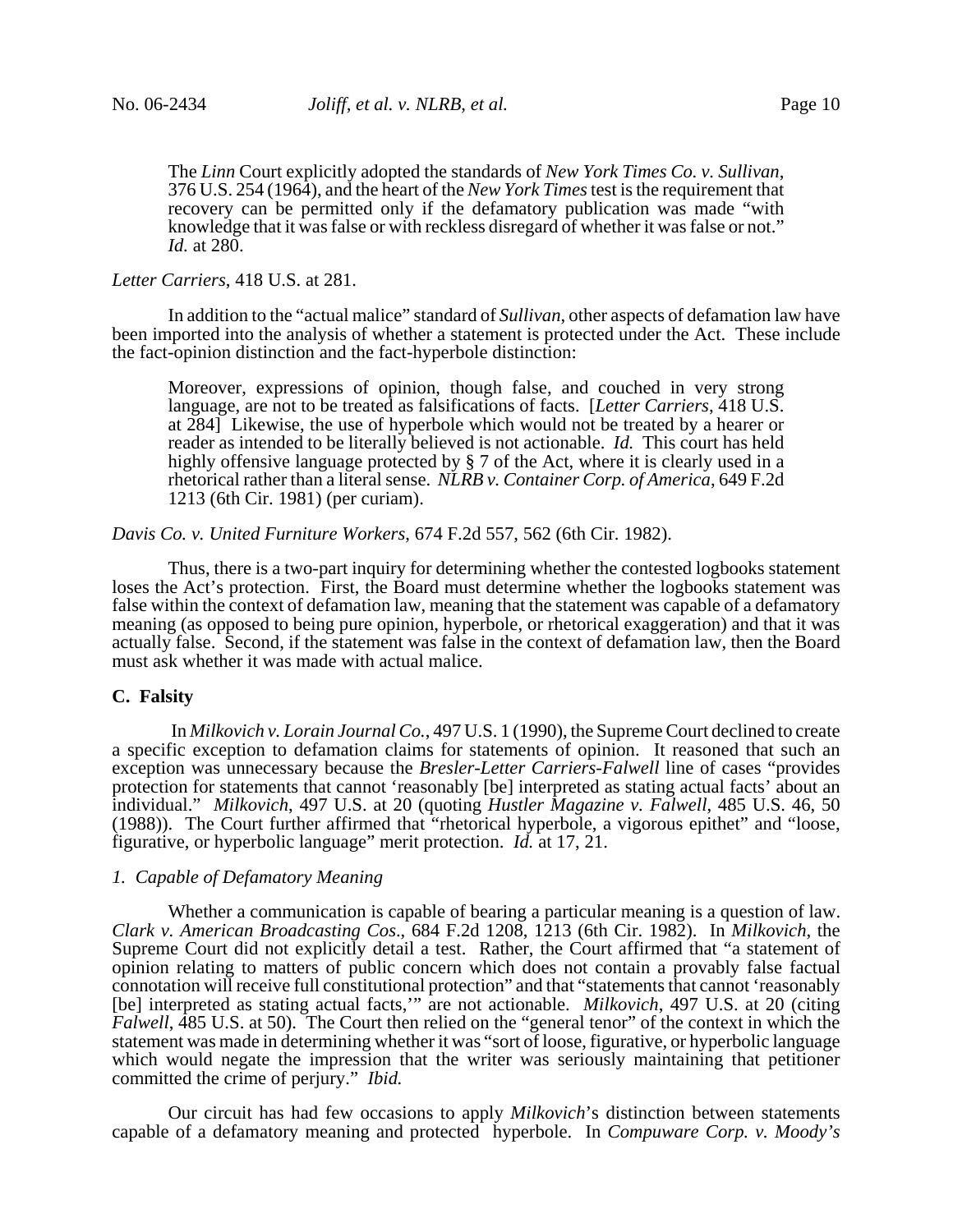*Investors Servs.*, we held that a credit rating, an opinion of a business's financial health, did not communicate any provably false factual connotations. 499 F.3d 520, 529 (6th Cir. 2007). In *Boladian v. UMG Recordings, Inc.*, 123 F. App'x 165 (6th Cir. 2005), we held that the lyrics of a song "Speed Dreamin'," performed by famous funk musician, George Clinton, did not convey "an actual, objectively verifiable defamatory statement . . . that could be proven." *Id.* at 170 . In *Parks v. LaFace Record*s, 329 F.3d 437 (6th Cir. 2003), we considered the allegedly defamatory lyrics of another song, Outkast's "Rosa Parks." We held that the song was "plainly not about Parks in any biographical sense of the term, and certainly does not make any factual statements about her. As there is no factual statement about her, Parks cannot show even the first element of a defamation claim." *Id* at 462.

In each of these cases, our inquiry into the fact-hyperbole distinction was abbreviated by the obvious nature of the statements at issue. Given our limited consideration of *Milkovich*, this Circuit has not yet articulated a specific test for determining whether a statement is susceptible to defamatory interpretation. This case, however, necessitates a closer reading of *Milkovich* because it hinges on this very issue. The First, Second, Fourth, and Ninth circuits have been confronted with the question of how to apply *Milkovich* and have identified factors that should be considered in making the fact-hyperbole distinction.

The Ninth Circuit has adopted a three-factor test, which examines: (1) whether the defendant used figurative or hyperbolic language that negates the impression that the defendant was asserting an objective fact;  $(2)$  whether the general tenor of the entire work negates that impression; and (3) whether the statement at issue is capable of being proved true or false. *Unelko Corp. v. Rooney*, 912 F.2d 1049, 1053 (9th Cir. 1990).

The First Circuit distilled from *Milkovich* a similar set of factors, noting that while the case "eschew[ed] the fact/opinion terminology, *Milkovich* did not depart from the multi-factored analysis that had been employed for some time by lower courts seeking to distinguish between actionable fact and nonactionable opinion." *Phantom Touring, Inc. v. Affiliated Publications*, 953 F.2d 724, 727 (1st Cir. 1992).

The Second Circuit also considers (1) content, (2) verifiability, and (3) context in determining whether a statement has a potentially defamatory meaning:

The content factor requires a court to examine the "fair and natural meaning" that ordinary persons of reasonable intelligence would ascribe to the statement. The verifiability factor focuses on whether the statement was one of objective fact or subjective opinion - the more subjective the statement, the less likely it is to have a defamatory meaning. Finally, courts must consider the impression created by the statement, as well as the general tenor of the expression.

*Lee v. Bankers Trust Co.*, 166 F.3d 540, 546 (2d Cir. 1999) (internal citations and quotation marks omitted).

Finally, the Fourth Circuit examines "the type of language used, the meaning of the statement in context, whether the statement is verifiable, and the broader social circumstances in which the statement was made." *Lapkoff v. Wilks*, 969 F.2d 78, 82 (4th Cir. 1992).

Examining our sister circuits' interpretations of *Milkovich* and the case itself, we discern at least four factors that a court should consider in determining whether a statement is protected hyperbole or is capable of carrying a defamatory meaning:

(1) The common usage or meaning of the allegedly defamatory words themselves, whether they are commonly understood to be loose, figurative, or hyperbolic words;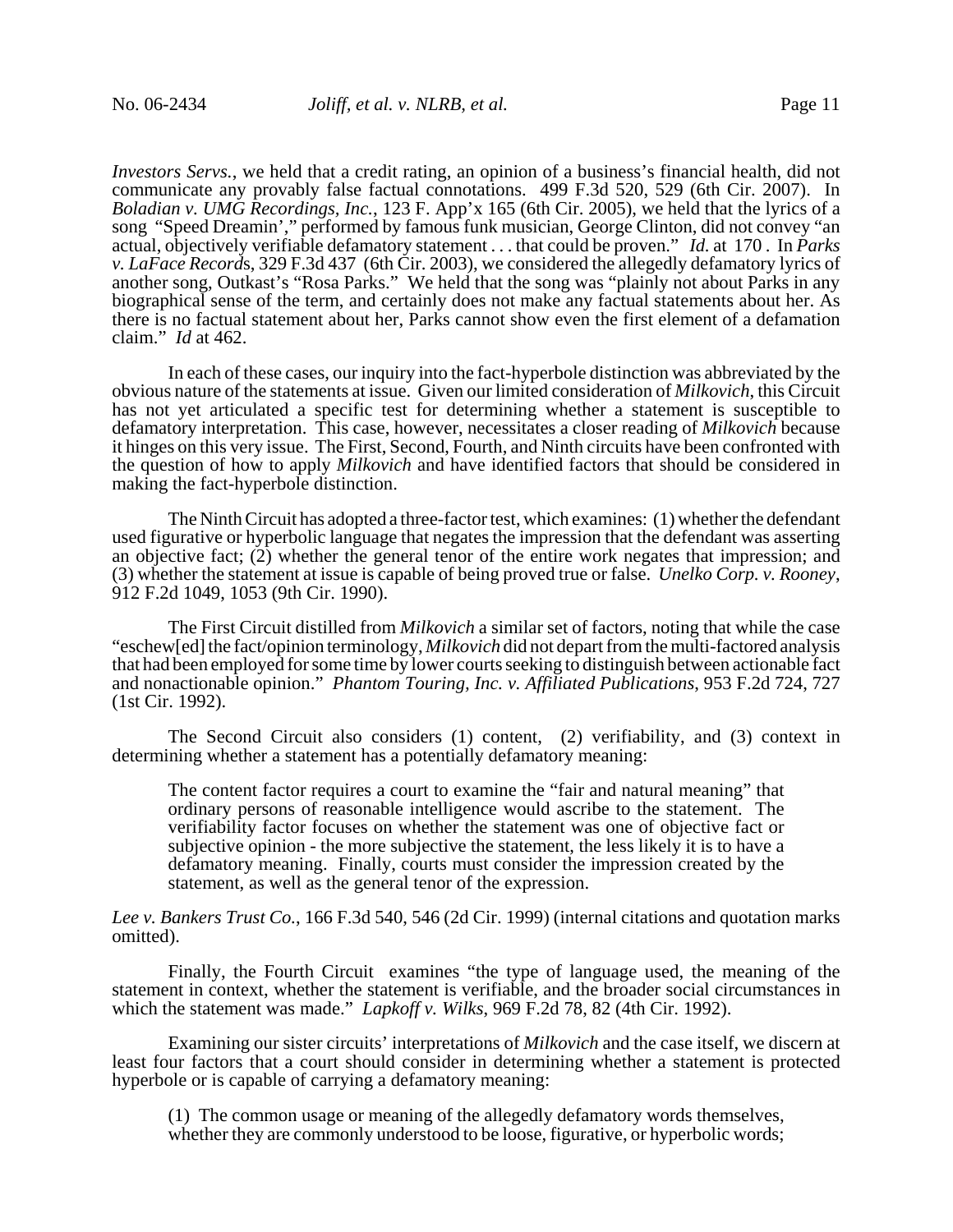(2) The degree to which the statements are verifiable, whether the statement is objectively capable of proof or disproof;

(3) The immediate context in which the statement occurs; and

(4) The broader social context into which the statement fits.

Applying these four factors, we hold that the logbooks statement was sufficiently factual to be capable of carrying a defamatory meaning.

### a. The common usage or meaning of the allegedly defamatory words themselves

Jolliff testified at the hearing that the company had established new time standards for driving routes and that because the drivers' performance bonuses were tied to completing routes within the allotted time, the new standards created pressure for the drivers either to drive illegally or to falsify the logs. While Jolliff and Daniels concede that TNT "did not expressly instruct drivers to fix their logs," they argue that "TNT's impossible time allotments presented drivers, in their estimation, with an untenable choice: either drive unsafely and be on time, or drive safely and fudge the records." Br. of Pet'rs 17. Under this theory, the use of the word "asking," as opposed to "condoning" or "pressuring," could be interpreted as hyperbole. The dissenting Board member, Walsh, reached this conclusion, writing, "[a]t most . . . the letter's statement that management was asking employees to fix their logbooks was an exaggeration . . . ." *TNT Logistics North America, Inc.*, 347 NLRB No. 55, slip op. 5. Nevertheless, this argument is not particularly convincing.

In *Cafeteria Employees Union v. Angelos*, 320 U.S. 293 (1943), the Supreme Court concluded that "to use loose language or undefined slogans that are part of the conventional give-and-take in our economic and political controversies–like 'unfair' or 'fascist'–is not to falsify facts." *Id.* at 295. In *San Juan Hotel Corp.*, 289 NLRB 1453 (1988), the Board found that a leaflet's "references to the trustee as a 'Dictator' and as 'Robin Hood' [were] obvious rhetorical hyperbole." *Id.* at 1455. In *Great Lakes Steel, Div. of Nat'l Steel Corp. v. NLRB*, 625 F.2d 131 (6th Cir. 1980), a pamphlet described the details of a recent fatal accident of a fellow employee, then characterized the company's ambulance policy as a "murderous" and urged the employees to unite and stop the "murder for profit." *Id.* at 132. The Board found that the use of the word "murder" in this context was mere hyperbole. *Ibid.* At issue in *NLRB v. Container Corp. of America*, 649 F.2d 1213, 1214 (6th Cir.  $1981$ ), was a newsletter that criticized the company's grievance process. The notice alleged that management had treated employees in a "disgraceful manner," called the general manager a "slave driver," and stated that the general manager expected more "footage from the 'chain gang' with nothing in return." *Id.* at 1214. The ALJ held that the statements were protected rhetoric. The Board adopted the ALJ's recommended order and our circuit affirmed. *Id.* at 1216.

The words used in the cases discussed above–fascist, dictator, murderer, slave driver, and chain gang–are words that "would not be treated by a hearer or reader as intended to be literally believed." *Davis Co.*, 674 F.2d at 562. The statement at issue in this case, however, is different. The common meaning of "fix their log books" and "being asked by dispatchers and management to do these runs and either fix their log books or turn their heads on it" does not suggest hyperbole.

Furthermore, the letter implied that John Cox, the safety manager for TNT, might be held legally accountable for the log fixing, "Mr. John Cox once said he would not go to jail for fixing log books for anyone. Well Mr. Cox pack your suitcase, it has and is presently being done at [East Liberty]." J.A. 45. This also suggests that the logbooks statement was meant to be taken literally.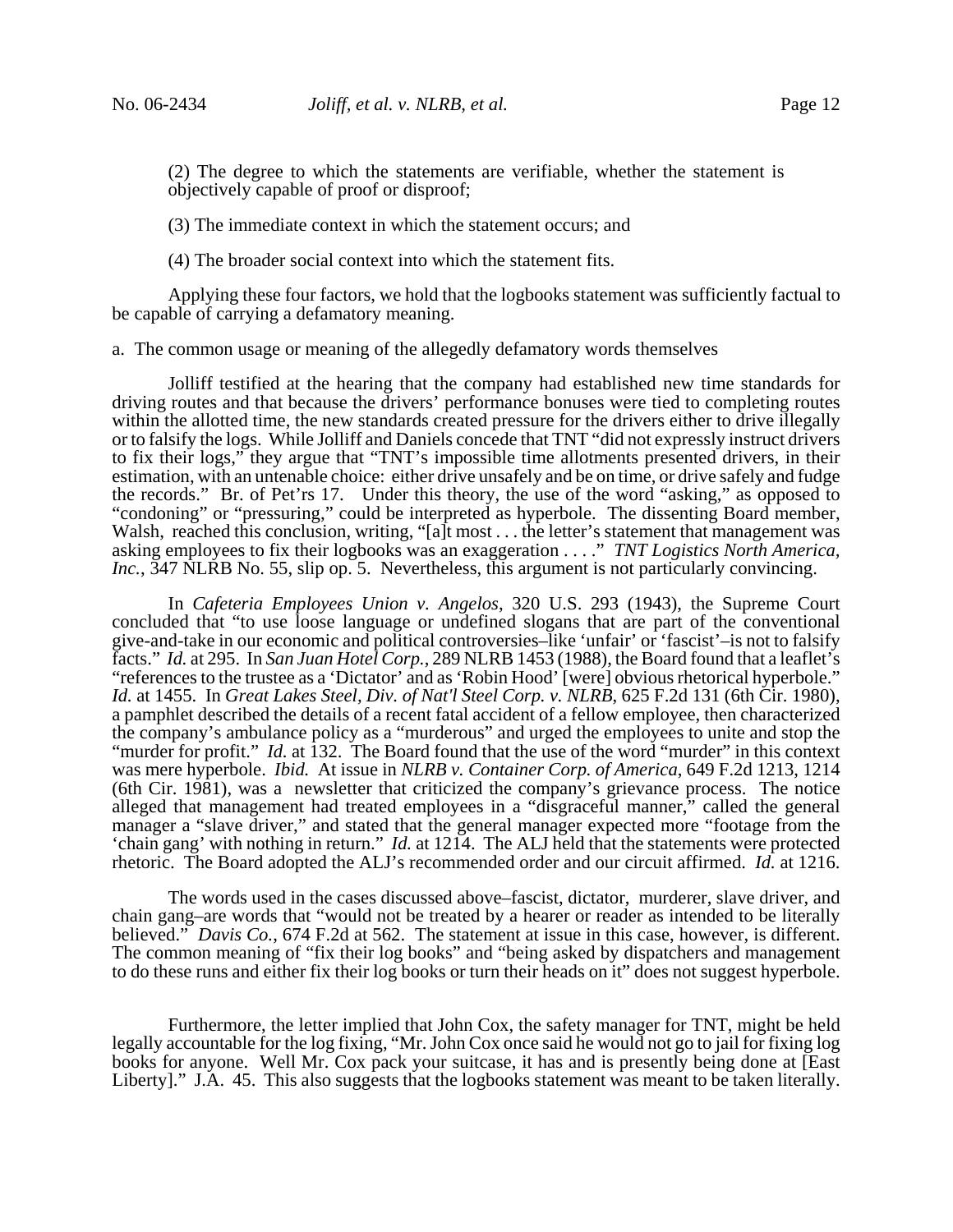b. The degree to which the statement is verifiable

The claim about falsification of the logbooks was verifiable. Indeed, the record reflects that TNT investigated those claims. This distinguishes the logbooks statement from the other examples of protected statements, such as the claim in *Container Corp. of America* that the General Manager expected more "footage from the 'chain gang' with nothing in return." Verifiability suggests that the statement is capable of a defamatory meaning.

# c. The context in which the statement occurs.

The statement was made in the context of a letter listing TNT's employees' complaints about company policy. This makes the letter different from leaflets, pamphlets, or organizing slogans meant to excite workers or rally their support for a union protest or organizing campaign. The letter closed with the statement, "[w]e the dock workers and drivers hope you will step in and resolve this matter with the management problem at 006 & 001 East Liberty, Ohio." It is clear that Young was trying to communicate the employees' specific concerns, as he understood them, in way that would encourage management to resolve the issues. Thus, the context of the statement also suggests that the statement was meant to be taken literally.

## d. The broader social context into which the statement fits.

"Federal law gives a union license to use intemperate, abusive, or insulting language without fear of restraint or penalty if it believes such rhetoric to be an effective means to make its point." *Letter Carriers*, 418 U.S. at 283. This acceptance reflects a broad societal recognition that labor disputes are heated affairs that may abound with rough language and intemperate, even inaccurate, statements.

Nevertheless, the letter was neither addressed to the general public nor to a fevered audience; it was addressed to three named corporate officers at TNT and a single corporate officer at Honda. Society generally distinguishes between the kind of statements made in private or semi-private communications from those statements made in more public settings such as protests, strikes, or organizing campaigns. We recognize that speech occurring in the latter setting is more likely to be rhetorical and exaggerated, as its purpose is different from that of one-on-one communication. Given this social setting, a private or semi-private communication, it is more likely that the statements were intended to be taken literally as accurate statements of the drivers' and dock workers' complaints.

Weighing the four factors above, we hold that the logbooks statement was sufficiently factual in nature to be capable of a defamatory meaning.

#### *2. Substantial evidence of actual falsity*

Having decided that the logbooks statement was capable of carrying a defamatory meaning, the next step in our inquiry is whether the statement was actually false. On appeal, the Board argues that Jolliff and Daniels "largely concede that, taken literally, the statement in the letter" was not true. Br. of Resp. 20. Though this concession was made in the context of Jolliff's and Daniels's argument that the logbooks statement was hyperbole, Br. of Pet'rs 17, because Jolliff and Daniels do not contest this point, we proceed as if the logbooks statement was false.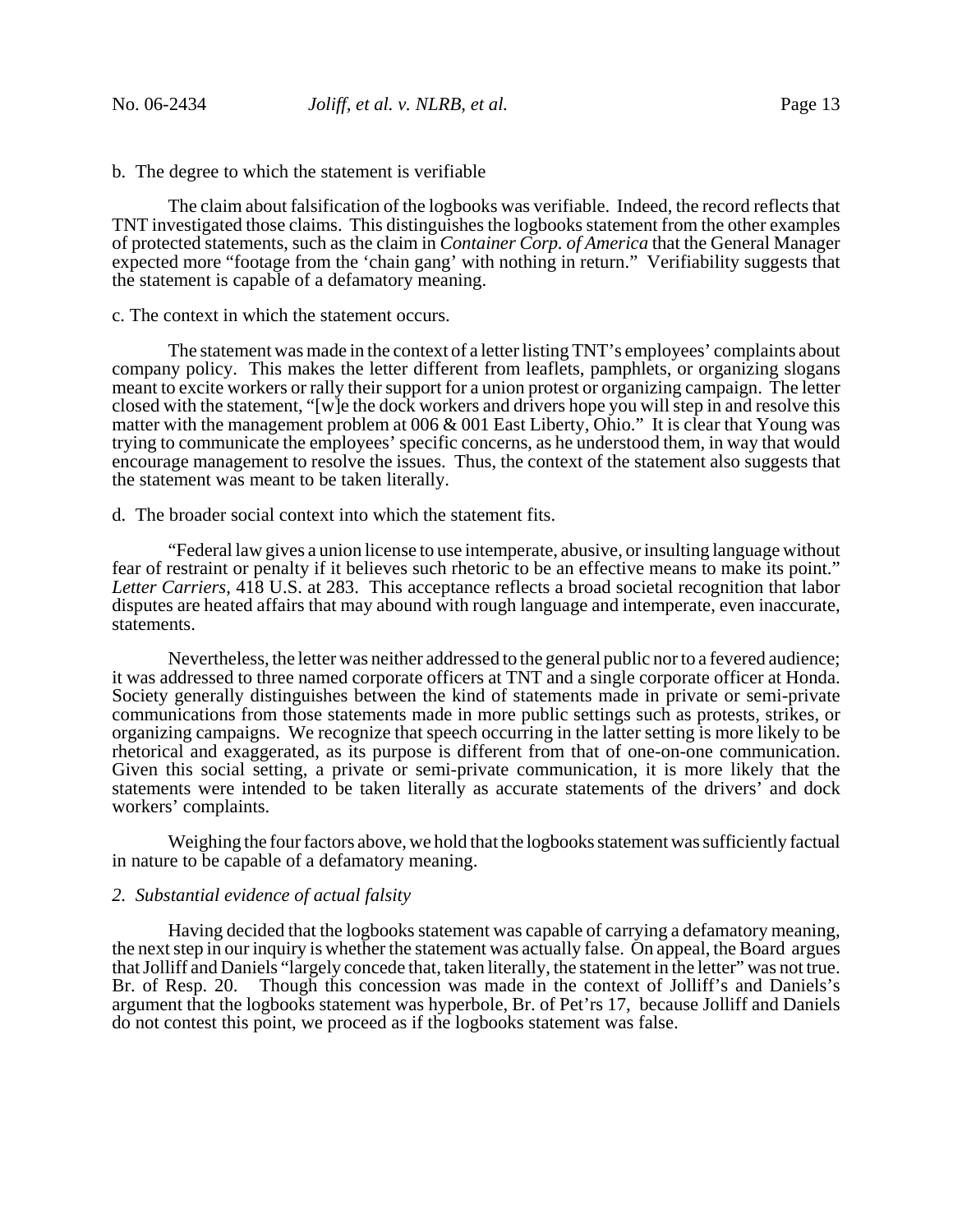However, we note that the underlying record is surprisingly thin on the matter. First, Young did not testify as to the veracity of the statement. Second, the witnesses for TNT did not testify as to the falsity of the statement.<sup>3</sup>

At common law, defendants who rely upon the truth of the defamatory matter as a defense have the burden of proving that the statements were indeed true. Restatement (Second) of Torts, § 613, cmt. j. Applying this rule here, where TNT asserted that the statement was false, both the ALJ and the Board should have found that the General Counsel did not meet the burden of establishing the truth of the statement. Thus, the statement should have been presumed to be false. Unfortunately, neither the ALJ nor the Board provided this sort of detailed analysis. Instead, the ALJ skirted the issue, and the Board outright concluded that the statement was false, as opposed to merely holding that the General Counsel had not proved that the statement was true.

Even though the Board's method of analyzing the question of the truth or falsity of the statement was faulty, the ultimate result, that truth had not been established as a defense, was correct. Nevertheless, we highlight the thinness of the record on this matter to encourage future ALJs and Board members to be more precise in their fact finding and the application of the law thereto.

### **D. Actual malice**

To make a statement with actual malice one must either (1) have knowledge that the statement is false or (2) have reckless disregard for whether or not the statement is false or not. *Sullivan*, 376 U.S. at 280.

All three employees, including Young, testified that: (1) it was the idea of the group to draft a letter; (2) Young was the person who was chosen to draft the letter and who actually drafted it; and (3) while Jolliff and Daniels provided input, they did not review the letter before Young mailed it. It is also clear from Young's testimony, which the ALJ found credible, that he received input from other employees in drafting the letter, that not everything expressed in the letter came from Young's personal opinion or experience, and that not every item could be attributed to Jolliff or Daniels.

Furthermore, in response to Young's being asked if knew or had reason to know that there were any false statements in the letter, he testified as follows:

Q. To your knowledge, does that letter include any false statements?

A. No.

Q. Any reckless statements?

A. Yes. During the–during that time he also–uh, scheduled a safety audit with our safety department, to come up and do a DOT audit on our facility, to make sure that there is no–there was no falsification of logs or any violations of that sort.

**<sup>3</sup>**<br>The Board's brief erroneously states that Wheeler "testified that the Company conducted an audit of its logbooks after the letter was sent and found no falsification." Br. of Resp. 2. An examination of their citation, however, reveals that Wheeler was actually prevented from testifying as to the result of the audit:

Q: So is it fair to say that Mr. Hurley was there to address the substance of the complaints?

Q. Was that – was that investigation conducted?

A. Yes.

Q. What was the result that investigation, if you know?

A**.** There was.

MR. BINSTOCK: Objection. That just goes beyond the scope of my [cross]. JUDGE KOKOL [sic]**:** Sustained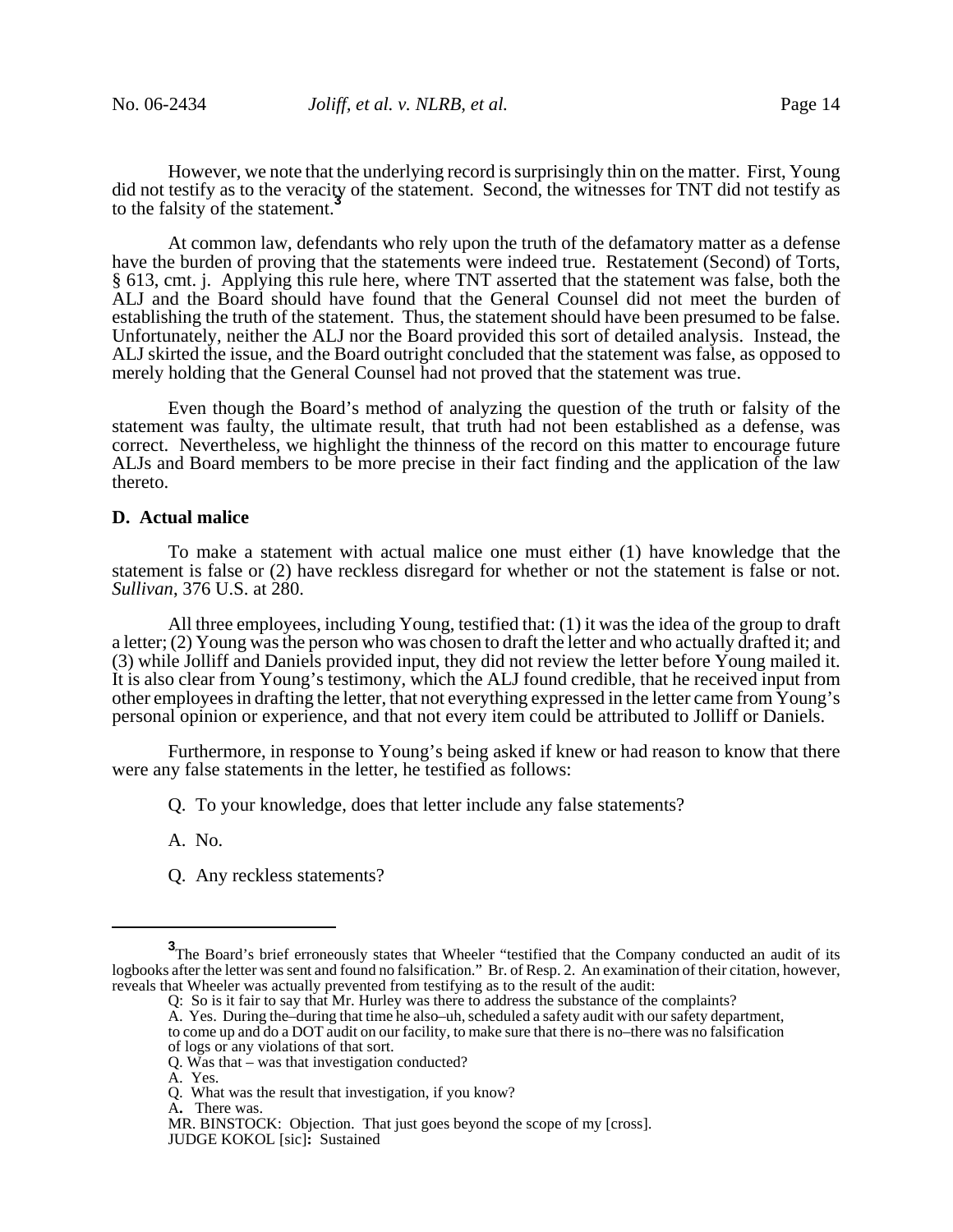A. No.

Q. Any malicious statements?

A. No.

Q. To the best of your knowledge, is the information in there true and correct?

A. It sure is.

Q. To the best of your belief?

A. Yes.

On the basis of the testimony of Young, Daniels, and Jolliff–all of whom the ALJ deemed to be credible witnesses–the ALJ concluded that the statements were not made with actual malice. The Board, however, found otherwise. It based its conclusion almost exclusively on two portions of Jolliff's testimony. First, the Board assigned significant weight to the fact that Jolliff conceded that he personally had never been asked by the management to fix the logbooks. Second, it relied on Jolliff's statement that he thought that management should be disciplined for losing business. In holding that the Board's decision was not supported by substantial evidence, we find four facts persuasive: (1) The Board was removed from the witnesses and seemingly gave no weight to the ALJ's assessment of credibility; (2) The Board conflated "falsity" with "knowledge of falsity"; (3) Jolliff's testimony might have been relevant, but it was not as conclusive as the Board's decision suggests; and (4) the Board misinterpreted Jolliff's statements regarding the discipline of management.

First, the Board did not have the ALJ's benefit of observing the witnesses' demeanors. "We will not normally disturb the credibility assessments of the Board or the ALJ, who has observed the demeanor of the witnesses." *NLRB v. Cement Transport, Inc.*, 490 F.2d 1024, 1029 n.5 (6th Cir. 1974). In this case, the Board and this court are equally removed from the evidentiary hearing. The ALJ, who credited the testimony of the employees, was the only fact-finder with the benefit of direct observation. Thus, his determination of the matter is persuasive.

Second, the Board seemed to base its holding of actual malice on its underlying finding of fact that the statement was false. That is, it concluded that because the statement was false, the statement was made with knowledge of its falsity. This is an unwarranted inference. There is a "significant difference between proof of actual malice and mere proof of falsity." *Bose Corp. v. Consumers Union*, 466 U.S. 485, 511 (1984). "The burden of proving 'actual malice' requires the [party asserting actual malice] to demonstrate with clear and convincing evidence that the [accused party] *realized* that his statement was false or that he *subjectively entertained serious doubt* as to the truth of his statement." *Id* at 511, n.30 (emphasis added). Certainly, it is warranted to infer knowledge of falsity when a statement is so obviously false that any rational person making it would have to know that it is false. But that is not the case at hand. Indeed, the company found the charge of logbook- fixing credible enough to investigate whether it was true or false. Thus, the statement is not so obviously false that a rational person would necessarily conclude that Young knew of its falsity.

Third, in determining that the logbooks statement was made with actual malice, the Board focused almost exclusively on the testimony of Jolliff and not of Young, the party who actually made the statement. Jolliff's knowledge of whether the statement was true or false may be relevant to a finding of actual malice, but it is not conclusive. The statement alleged that "*some* drivers were" being asked by "dispatch and management" to fix the logbooks. Even if Jolliff was never personally asked to fix the logbooks, there might still have been good reason to believe that other employees had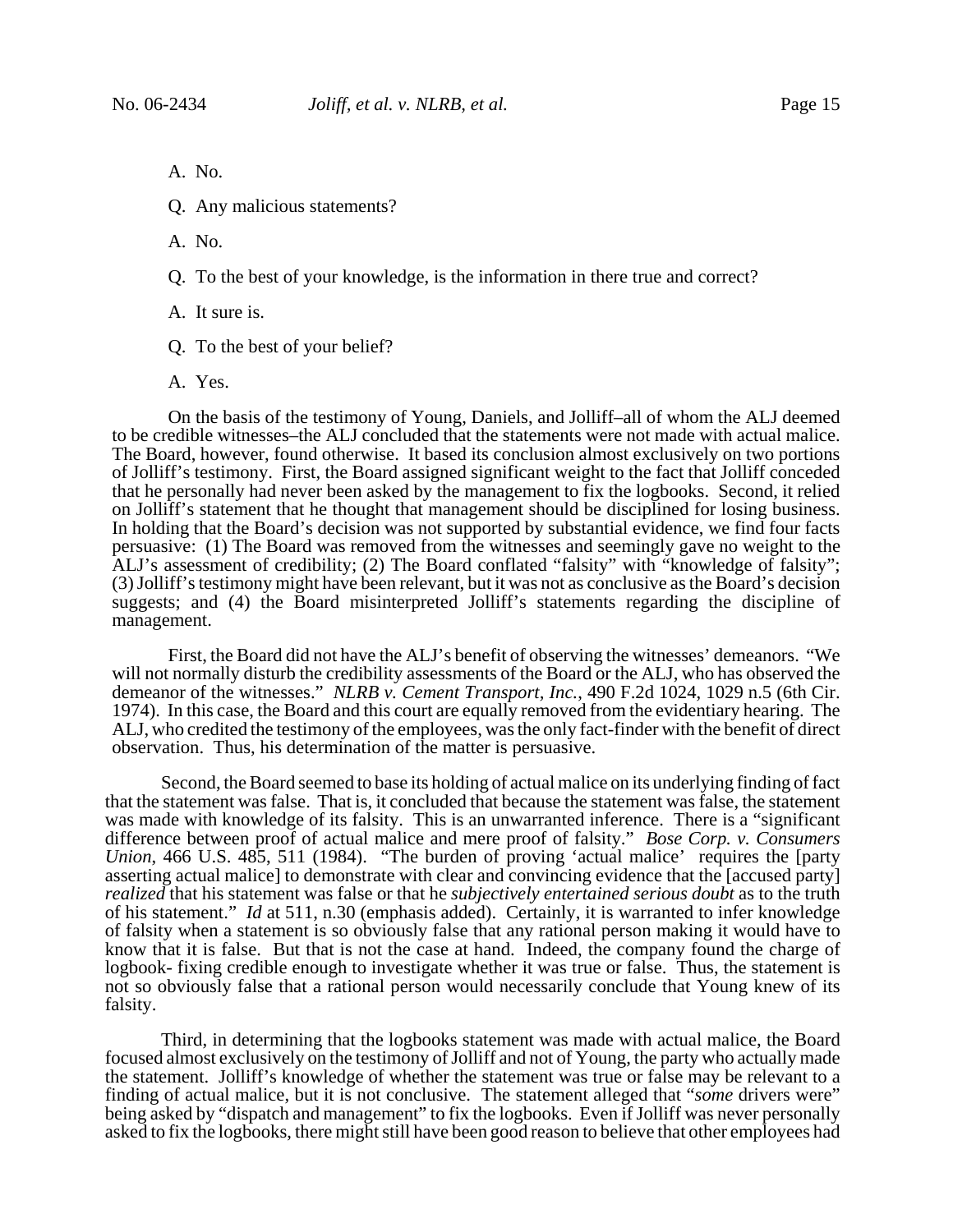been asked to fix the logbooks. Moreover, the record is silent as to whether Young formulated the logbooks statement on the basis of his own knowledge, from information gleaned from Jolliff, or from the statements of other employees. Indeed, the Board ignored the fact that Young had also discussed the issue of logbooks with Mr. Cox and that the statement about the logbooks might have originated with Young's personal experience and not Jolliff's or Daniels's.**<sup>4</sup>**

Even assuming that Jolliff was the sole source of information, his admissions do not prove that Young made the statement with actual malice. Jolliff and Daniels argue in their briefs that "the discrepancy between Mr. Young's statements in the letter and Mr. Jolliff's testimony [the difference between asserting that drivers felt pressure to alter the logbooks and asserting that drivers were actually asked to alter the logbooks] was something lost in translation by Mr. Young." Br. of Pet'rs 17. This argument is supported by the fact that neither Young nor Jolliff are particularly articulate or eloquent speakers. While lawyers are trained to parse carefully arguments and to pay close attention to the meaning of individual words, not everyone is so careful in crafting specific language and ordering ideas. As Justice Sutherland noted, "[e]ven the intelligent and educated layman has small and sometimes no skill in the science of law." *Powell v. Alabama*, 287 U.S. 45, 69 (1932). Similarly, we would be hard-pressed to assume that such a layman has the lawyer's love of precision in language. The record sheds no light as to the specific form or content of the comments Jolliff made to Young. But even if we assume that those comments were Young's sole basis for including the logbooks statement in the letter, it is not unreasonable to believe that Jolliff was careless or at least inartful in his construction of his complaint and that Young was equally careless or inartful in his retelling of the complaint. Given these facts, it was unwarranted for the board to infer that Young had knowledge of the statement's falsity solely from the fact that Jolliff conceded he had not personally been asked to fix the logbooks. *Street v. National Broadcasting Co.*, 645 F.2d 1227, 1236-37 (6th Cir. 1981) ("When the truth is uncertain and seems undiscoverable through further investigation, reliance on other sources is not unreasonable."); *cf. Orr v. Argus-Press Co.*, 586 F.2d 1108, 1113 (6th Cir. 1978) ("Courts must be cautious about letting libel cases go to the jury under the malice standard where there is no proof that the reporter or his newspaper knew or suspected that the statements in his article were false.").

The testimony reveals that the letter was a hodge-podge of statements from various parties. Jolliff admitted to providing input to the letter, and he also admitted that he complained to management about the pressure placed on the drivers when the company shortened by fifteen minutes the time allotted for completing certain runs. The record is silent as to whether Jolliff specifically included this complaint in his "input" and as to whether other parties might have passed on similar grievances regarding logbooks. Indeed, the record is silent as to what Jolliff, Daniels, and the other eighty to ninety workers specifically contributed. Young testified that he "told [the workers] to take a list of their grievances and just give them to me on a paper" and that he "picked from" the collected grievances and "put the letter together." The "ideas" were not all Young's own, but Young was the sole author. He crafted the letter using his own language and that letter was not reviewed by the contributors for accuracy. Regardless of whether Young's action can be imputed to the other parties, because Young made the statement, to find actual malice one would have to find that *Young* knew or should have known that the statement was false. This determination turns on how Young received the information and how he interpreted it.

Fourth, we note that the Board based its finding of actual malice, in part, on a bizarre reading of a statement made by Jolliff that he thought management should be disciplined:

<sup>&</sup>lt;sup>4</sup> Young testified: "I'd often talked to [Mr. Cox] about log books, and how we should keep log books up and they should be – people be straight on them, and not fixing the log books to run extra runs."